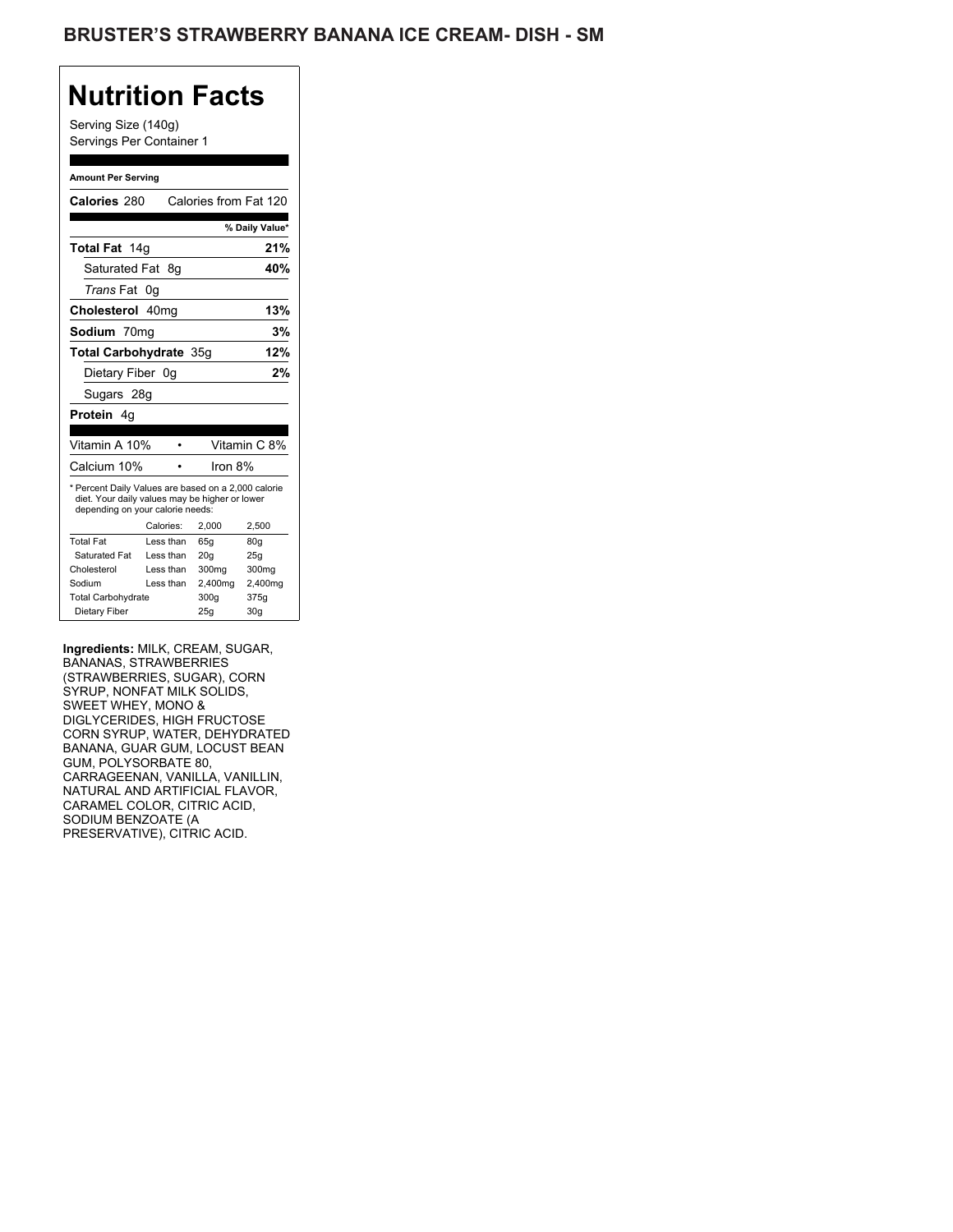### BRUSTER'S STRAWBERRY BANANA ICE CREAM- DISH - REG

# Nutrition Facts

Serving Size (210g) Servings Per Container 1

#### Amount Per Serving

| Calories 420                                                                                                                              |                  | Calories from Fat 190 |                |  |
|-------------------------------------------------------------------------------------------------------------------------------------------|------------------|-----------------------|----------------|--|
|                                                                                                                                           |                  |                       |                |  |
|                                                                                                                                           |                  |                       | % Daily Value* |  |
| Total Fat 21q                                                                                                                             |                  |                       | 32%            |  |
| Saturated Fat 12g                                                                                                                         |                  |                       | 61%            |  |
| Trans Fat                                                                                                                                 | 0g               |                       |                |  |
| Cholesterol                                                                                                                               | 60 <sub>mq</sub> |                       | 20%            |  |
| Sodium 105mg                                                                                                                              |                  |                       | 4%             |  |
| Total Carbohydrate 53g                                                                                                                    |                  |                       | 18%            |  |
| Dietary Fiber <1g                                                                                                                         |                  |                       | 3%             |  |
| Sugars 41g                                                                                                                                |                  |                       |                |  |
| Protein 5g                                                                                                                                |                  |                       |                |  |
|                                                                                                                                           |                  |                       |                |  |
| Vitamin A 15%                                                                                                                             |                  |                       | Vitamin C 10%  |  |
| Calcium 15%                                                                                                                               |                  | Iron $10%$            |                |  |
| * Percent Daily Values are based on a 2,000 calorie<br>diet. Your daily values may be higher or lower<br>depending on your calorie needs: |                  |                       |                |  |
|                                                                                                                                           | Calories:        | 2,000                 | 2,500          |  |
| <b>Total Fat</b>                                                                                                                          | Less than        | 65q                   | 80g            |  |
| Saturated Fat                                                                                                                             | Less than        | 20q                   | 25q            |  |
| Cholesterol                                                                                                                               | Less than        | 300mg                 | 300mg          |  |
| Sodium                                                                                                                                    | Less than        | 2,400mg               | 2,400mg        |  |
| <b>Total Carbohydrate</b>                                                                                                                 |                  | 300q                  | 375g           |  |
|                                                                                                                                           |                  |                       |                |  |

Ingredients: MILK, CREAM, SUGAR, BANANAS, STRAWBERRIES (STRAWBERRIES, SUGAR), CORN SYRUP, NONFAT MILK SOLIDS, SWEET WHEY, MONO & DIGLYCERIDES, HIGH FRUCTOSE CORN SYRUP, WATER, DEHYDRATED BANANA, GUAR GUM, LOCUST BEAN GUM, POLYSORBATE 80, CARRAGEENAN, VANILLA, VANILLIN, NATURAL AND ARTIFICIAL FLAVOR, CARAMEL COLOR, CITRIC ACID, SODIUM BENZOATE (A PRESERVATIVE), CITRIC ACID.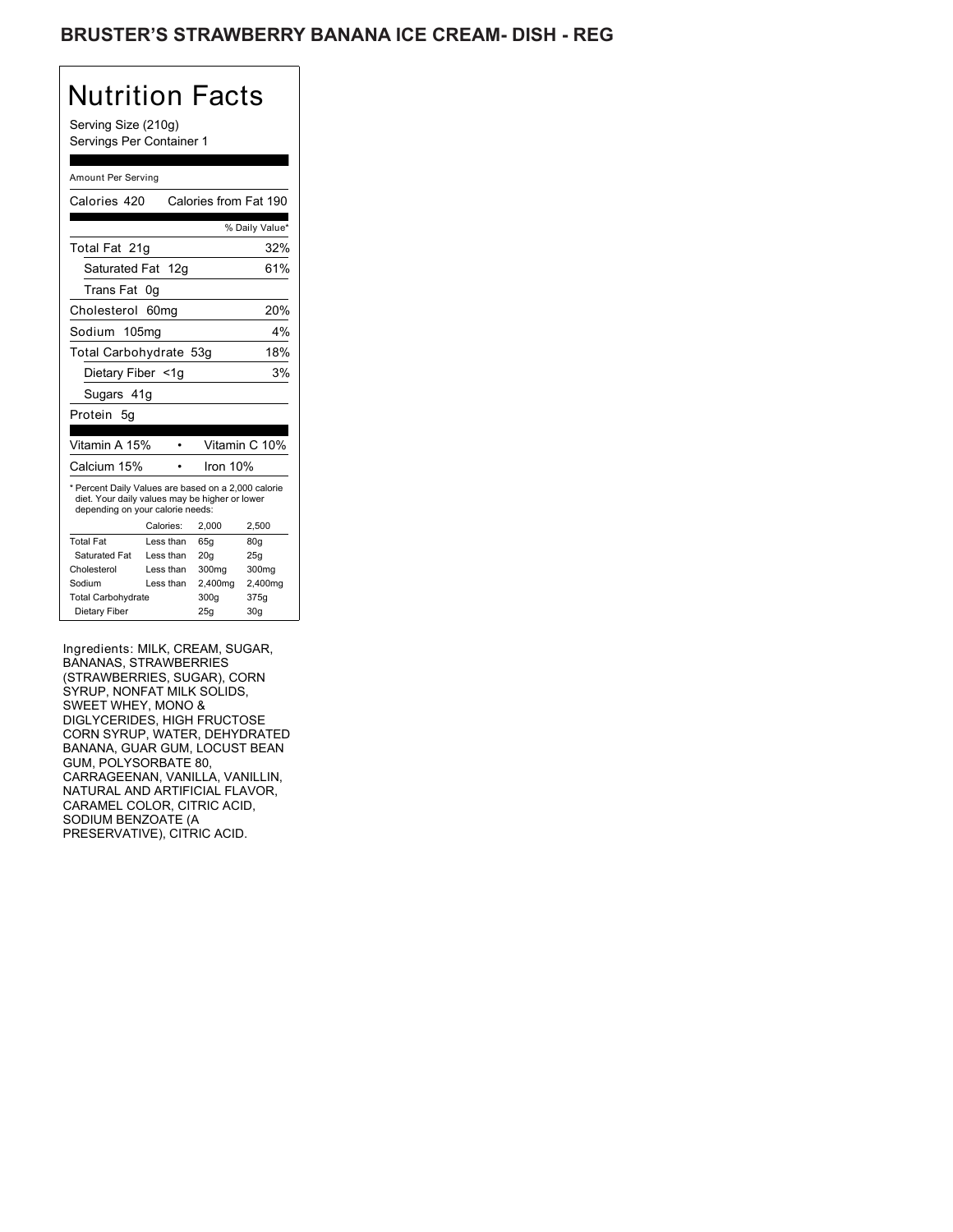### BRUSTER'S STRAWBERRY BANANA ICE CREAM- DISH - LG

# Nutrition Facts

Serving Size (280g) Servings Per Container 1

#### Amount Per Serving

| Calories 560                                                                                                                              |                  | Calories from Fat 250 |                 |
|-------------------------------------------------------------------------------------------------------------------------------------------|------------------|-----------------------|-----------------|
|                                                                                                                                           |                  |                       | % Daily Value*  |
| Total Fat 28g                                                                                                                             |                  |                       | 43%             |
| Saturated Fat 16g                                                                                                                         |                  |                       | 81%             |
| Trans Fat                                                                                                                                 | 0g               |                       |                 |
| Cholesterol                                                                                                                               | 80 <sub>mq</sub> |                       | 27%             |
| Sodium 140mg                                                                                                                              |                  |                       | 6%              |
| Total Carbohydrate 71g                                                                                                                    |                  |                       | 24%             |
| Dietary Fiber <1g                                                                                                                         |                  |                       | 4%              |
| Sugars 55g                                                                                                                                |                  |                       |                 |
| Protein 7g                                                                                                                                |                  |                       |                 |
|                                                                                                                                           |                  |                       |                 |
|                                                                                                                                           |                  |                       |                 |
| Vitamin A 20%                                                                                                                             |                  |                       | Vitamin C 15%   |
| Calcium 25%                                                                                                                               |                  | Iron $15%$            |                 |
| * Percent Daily Values are based on a 2,000 calorie<br>diet. Your daily values may be higher or lower<br>depending on your calorie needs: |                  |                       |                 |
|                                                                                                                                           | Calories:        | 2,000                 | 2,500           |
| <b>Total Fat</b>                                                                                                                          | Less than        | 65g                   | 80 <sub>g</sub> |
| Saturated Fat                                                                                                                             | Less than        | 20q                   | 25q             |
| Cholesterol                                                                                                                               | Less than        | 300 <sub>mq</sub>     | 300mg           |
| Sodium                                                                                                                                    | Less than        | 2,400mg               | 2,400mg         |
| <b>Total Carbohydrate</b>                                                                                                                 |                  | 300q                  | 375g            |

Ingredients: MILK, CREAM, SUGAR, BANANAS, STRAWBERRIES (STRAWBERRIES, SUGAR), CORN SYRUP, NONFAT MILK SOLIDS, SWEET WHEY, MONO & DIGLYCERIDES, HIGH FRUCTOSE CORN SYRUP, WATER, DEHYDRATED BANANA, GUAR GUM, LOCUST BEAN GUM, POLYSORBATE 80, CARRAGEENAN, VANILLA, VANILLIN, NATURAL AND ARTIFICIAL FLAVOR, CARAMEL COLOR, CITRIC ACID, SODIUM BENZOATE (A PRESERVATIVE), CITRIC ACID.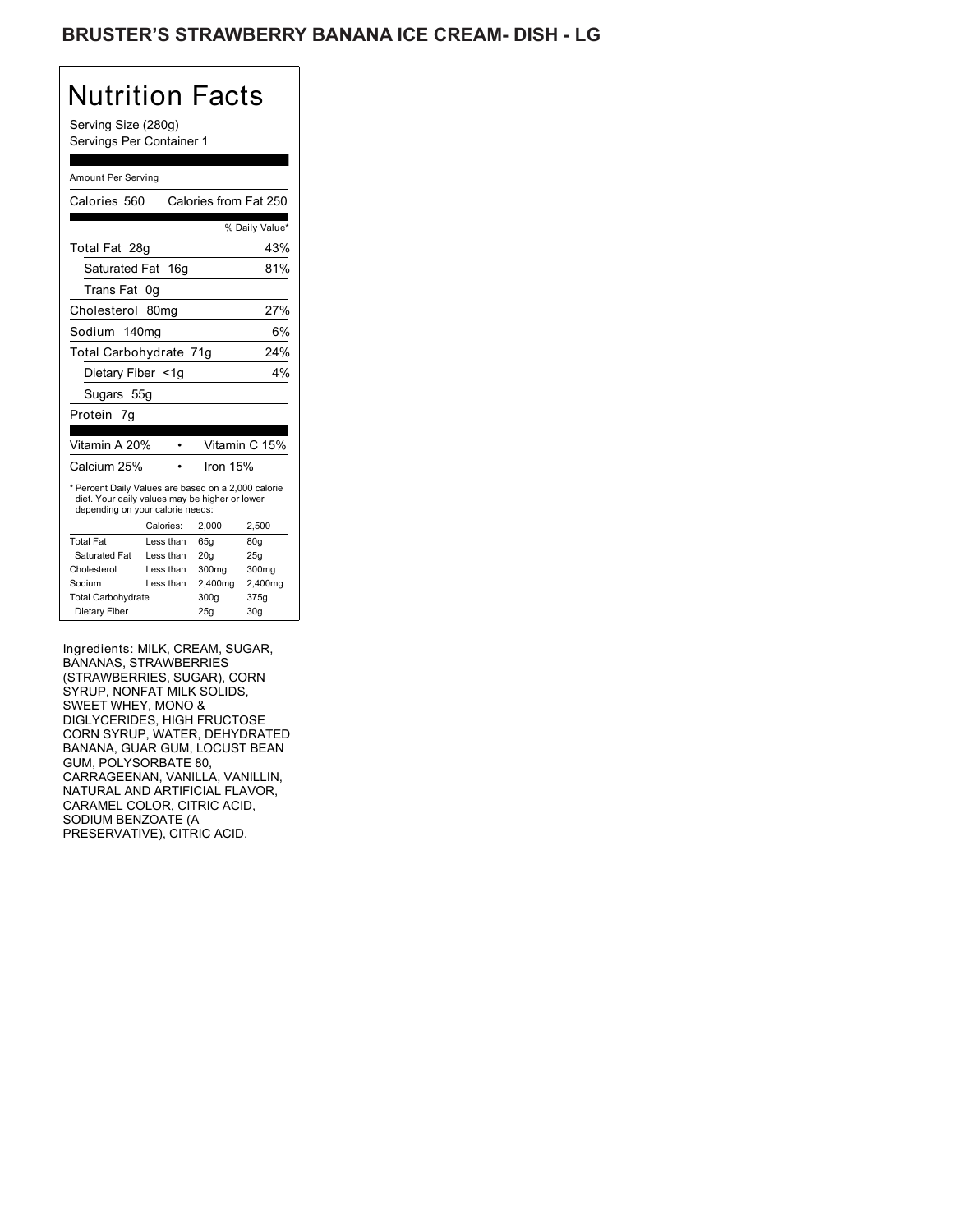Serving Size (153g) Servings Per Container 1

### Amount Per Serving

| Calories 330                                                 |    | Calories from Fat 130 |       |
|--------------------------------------------------------------|----|-----------------------|-------|
|                                                              |    | % Daily Value*        |       |
| Total Fat 14g                                                |    |                       | 22%   |
| Saturated Fat                                                | 8g |                       | 40%   |
| Trans Fat 0q                                                 |    |                       |       |
| Cholesterol 40mg                                             |    |                       | 13%   |
| Sodium 90mq                                                  |    |                       | $4\%$ |
| Total Carbohydrate 47g                                       |    |                       | 16%   |
| Dietary Fiber 0g                                             |    |                       | 2%    |
| Sugars 31g                                                   |    |                       |       |
| Protein 4q                                                   |    |                       |       |
| Vitamin A 10%                                                |    | Vitamin C 8%          |       |
| Calcium 15%                                                  |    | Iron $10%$            |       |
| * Percent Daily Values are based on a 2,000 calorie<br>diet. |    |                       |       |

Ingredients: MILK, CREAM, SUGAR, BANANAS, STRAWBERRIES (STRAWBERRIES, SUGAR), CORN SYRUP, NONFAT MILK SOLIDS, SWEET WHEY, MONO & DIGLYCERIDES, HIGH FRUCTOSE CORN SYRUP, WATER, DEHYDRATED BANANA, GUAR GUM, LOCUST BEAN GUM, POLYSORBATE 80, CARRAGEENAN, VANILLA, VANILLIN, NATURAL AND ARTIFICIAL FLAVOR, CARAMEL COLOR, CITRIC ACID, SODIUM BENZOATE (A PRESERVATIVE), CITRIC ACID. SUGAR CONE: ENRICHED WHEAT FLOUR (ENRICHED WITH NIACIN, REDUCED IRON, THIAMIN MONONITRATE, RIBOFLAVIN, FOLIC ACID), TAPIOCA FLOUR, SUGAR, VEGETABLE SHORTENING (SOYBEAN AND/OR CANOLA OIL, MODIFIED PALM OIL, SOY LECITHIN, AND/OR PARTIALLY HYDROGENATED SOYBEAN OIL), OAT FIBER AND/OR VEGETABLE FIBER, SALT, CARAMEL COLOR, ARTIFICIAL FLAVOR, SOY LECITHIN.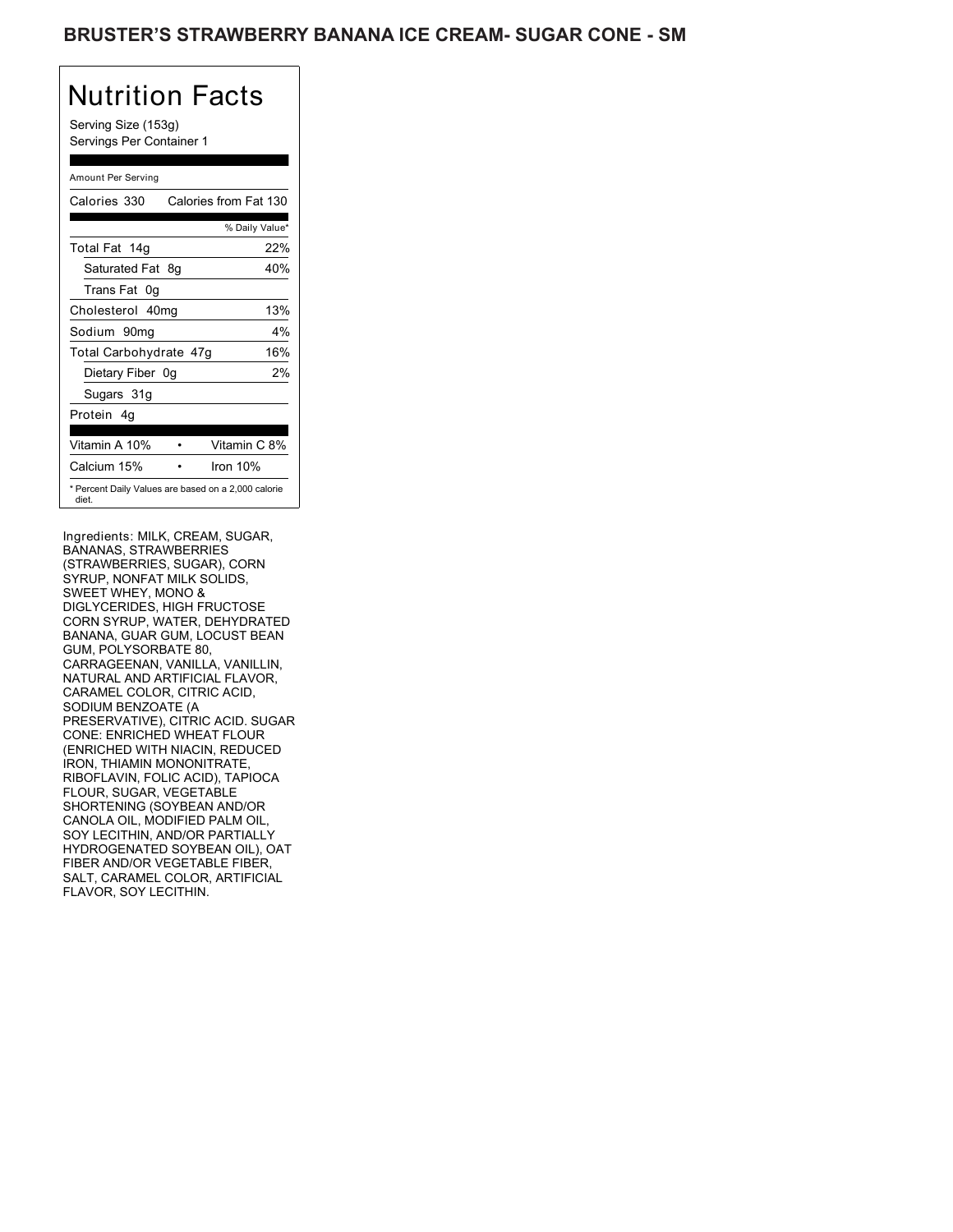Serving Size (223g) Servings Per Container 1

### Amount Per Serving

| Calories 470                                                 | Calories from Fat 190 |     |
|--------------------------------------------------------------|-----------------------|-----|
|                                                              | % Daily Value*        |     |
| Total Fat 21g                                                |                       | 32% |
| Saturated Fat 12g                                            |                       | 61% |
| Trans Fat 0q                                                 |                       |     |
| Cholesterol 60mg                                             |                       | 20% |
| Sodium 125mg                                                 |                       | 5%  |
| Total Carbohydrate 65g                                       |                       | 22% |
| Dietary Fiber <1g                                            |                       | 3%  |
| Sugars 44g                                                   |                       |     |
| Protein 6q                                                   |                       |     |
| Vitamin A 15%                                                | Vitamin C 10%         |     |
|                                                              |                       |     |
| Calcium 20%                                                  | lron 15%              |     |
| * Percent Daily Values are based on a 2,000 calorie<br>diet. |                       |     |

Ingredients: MILK, CREAM, SUGAR, BANANAS, STRAWBERRIES (STRAWBERRIES, SUGAR), CORN SYRUP, NONFAT MILK SOLIDS, SWEET WHEY, MONO & DIGLYCERIDES, HIGH FRUCTOSE CORN SYRUP, WATER, DEHYDRATED BANANA, GUAR GUM, LOCUST BEAN GUM, POLYSORBATE 80, CARRAGEENAN, VANILLA, VANILLIN, NATURAL AND ARTIFICIAL FLAVOR, CARAMEL COLOR, CITRIC ACID, SODIUM BENZOATE (A PRESERVATIVE), CITRIC ACID. SUGAR CONE: ENRICHED WHEAT FLOUR (ENRICHED WITH NIACIN, REDUCED IRON, THIAMIN MONONITRATE, RIBOFLAVIN, FOLIC ACID), TAPIOCA FLOUR, SUGAR, VEGETABLE SHORTENING (SOYBEAN AND/OR CANOLA OIL, MODIFIED PALM OIL, SOY LECITHIN, AND/OR PARTIALLY HYDROGENATED SOYBEAN OIL), OAT FIBER AND/OR VEGETABLE FIBER, SALT, CARAMEL COLOR, ARTIFICIAL FLAVOR, SOY LECITHIN.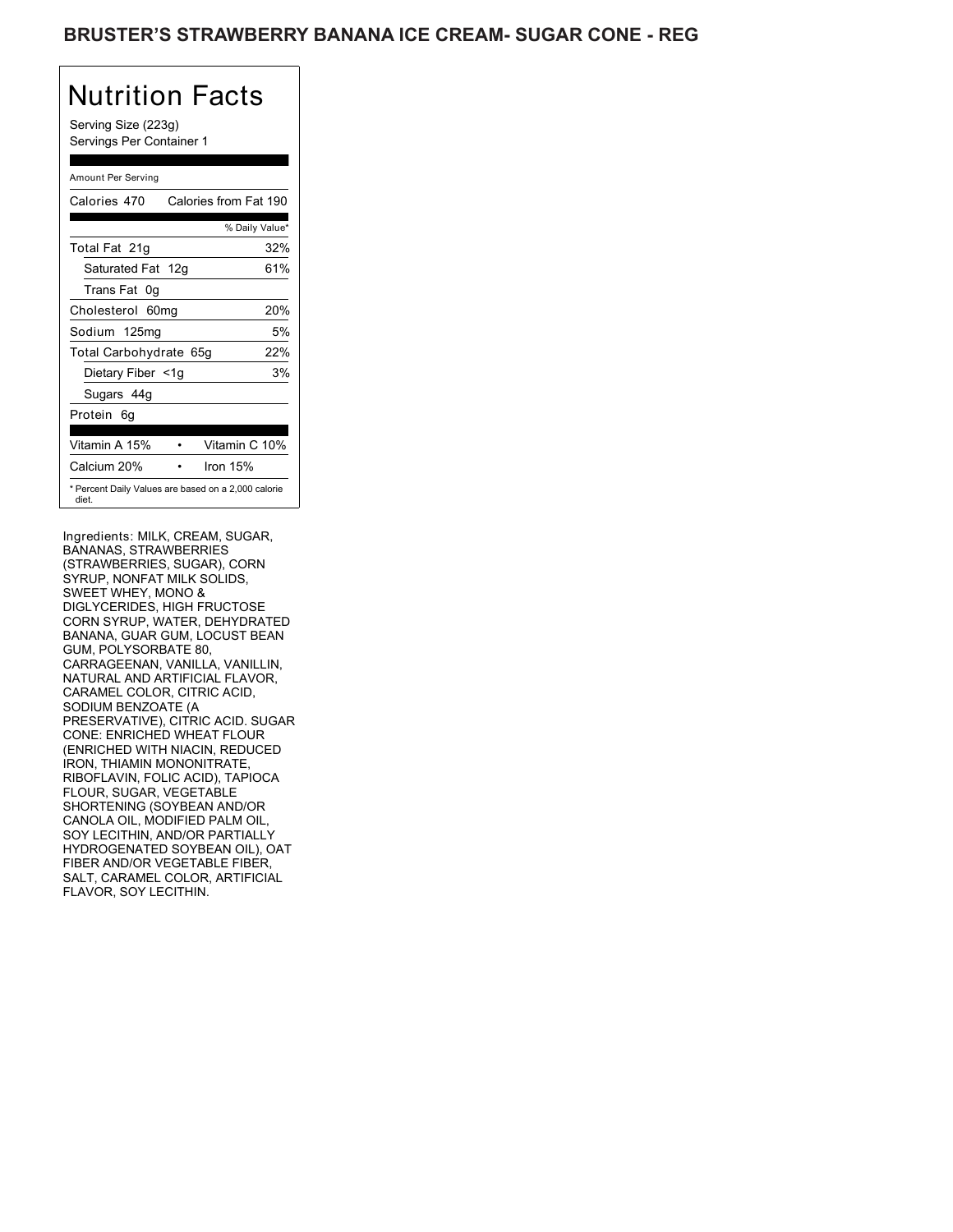Serving Size (293g) Servings Per Container 1

### Amount Per Serving

| Calories 610                                                 | Calories from Fat 250 |       |
|--------------------------------------------------------------|-----------------------|-------|
|                                                              | % Daily Value*        |       |
| Total Fat 28g                                                |                       | 43%   |
| Saturated Fat 16g                                            |                       | 81%   |
| Trans Fat 0q                                                 |                       |       |
| Cholesterol 80mg                                             |                       | 27%   |
| Sodium 160mg                                                 |                       | 7%    |
| Total Carbohydrate 83g                                       |                       | 28%   |
| Dietary Fiber <1g                                            |                       | $4\%$ |
| Sugars 58g                                                   |                       |       |
| Protein 8q                                                   |                       |       |
| Vitamin A 20%                                                | Vitamin C 15%         |       |
| Calcium 25%                                                  | Iron 15%              |       |
| * Percent Daily Values are based on a 2,000 calorie<br>diet. |                       |       |

Ingredients: MILK, CREAM, SUGAR, BANANAS, STRAWBERRIES (STRAWBERRIES, SUGAR), CORN SYRUP, NONFAT MILK SOLIDS, SWEET WHEY, MONO & DIGLYCERIDES, HIGH FRUCTOSE CORN SYRUP, WATER, DEHYDRATED BANANA, GUAR GUM, LOCUST BEAN GUM, POLYSORBATE 80, CARRAGEENAN, VANILLA, VANILLIN, NATURAL AND ARTIFICIAL FLAVOR, CARAMEL COLOR, CITRIC ACID, SODIUM BENZOATE (A PRESERVATIVE), CITRIC ACID. SUGAR CONE: ENRICHED WHEAT FLOUR (ENRICHED WITH NIACIN, REDUCED IRON, THIAMIN MONONITRATE, RIBOFLAVIN, FOLIC ACID), TAPIOCA FLOUR, SUGAR, VEGETABLE SHORTENING (SOYBEAN AND/OR CANOLA OIL, MODIFIED PALM OIL, SOY LECITHIN, AND/OR PARTIALLY HYDROGENATED SOYBEAN OIL), OAT FIBER AND/OR VEGETABLE FIBER, SALT, CARAMEL COLOR, ARTIFICIAL FLAVOR, SOY LECITHIN.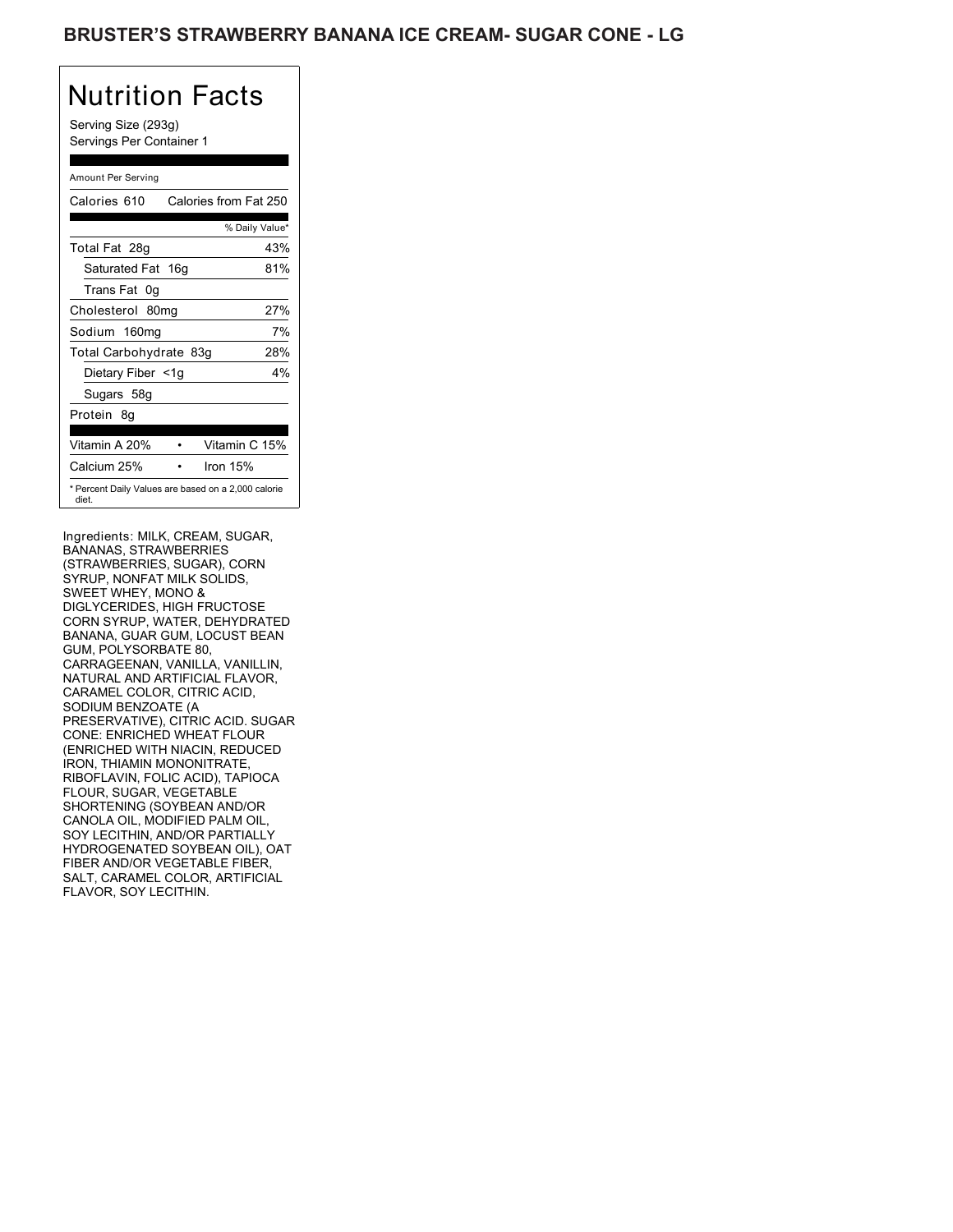Serving Size (146g) Servings Per Container 1

### Amount Per Serving

| Calories 300                                                 | Calories from Fat 130 |     |
|--------------------------------------------------------------|-----------------------|-----|
|                                                              | % Daily Value*        |     |
| Total Fat 14g                                                |                       | 21% |
| Saturated Fat 8q                                             |                       | 40% |
| Trans Fat 0q                                                 |                       |     |
| Cholesterol 40mg                                             |                       | 13% |
| Sodium 80mg                                                  |                       | 3%  |
| Total Carbohydrate 40g                                       |                       | 13% |
| Dietary Fiber 0g                                             |                       | 2%  |
| Sugars 28g                                                   |                       |     |
| Protein 4q                                                   |                       |     |
| Vitamin A 10%                                                | Vitamin C 8%          |     |
| Calcium 10%                                                  | Iron $10%$            |     |
| * Percent Daily Values are based on a 2,000 calorie<br>diet. |                       |     |

Ingredients: MILK, CREAM, SUGAR, BANANAS, STRAWBERRIES (STRAWBERRIES, SUGAR), CORN SYRUP, NONFAT MILK SOLIDS, SWEET WHEY, MONO & DIGLYCERIDES, HIGH FRUCTOSE CORN SYRUP, WATER, DEHYDRATED BANANA, GUAR GUM, LOCUST BEAN GUM, POLYSORBATE 80, CARRAGEENAN, VANILLA, VANILLIN, NATURAL AND ARTIFICIAL FLAVOR, CARAMEL COLOR, CITRIC ACID, SODIUM BENZOATE (A PRESERVATIVE), CITRIC ACID. CAKE CONE: ENRICHED WHEAT FLOUR (ENRICHED WITH NIACIN, REDUCED IRON, THIAMIN MONONITRATE, RIBOFLAVIN, FOLIC ACID), TAPIOCA FLOUR, SUGAR, VEGETABLE OIL SHORTENING (SOYBEAN AND/OR CANOLA OIL, MODIFIED PALM OIL, SOY LECITHIN, AND/OR PARTIALLY HYDROGENATED SOYBEAN OIL), LEAVENING (SODIUM BICARBONATE, AMMONIUM BICARBONATE), SALT, NATURAL FLAVOR, ANNATTO (VEGETABLE COLOR).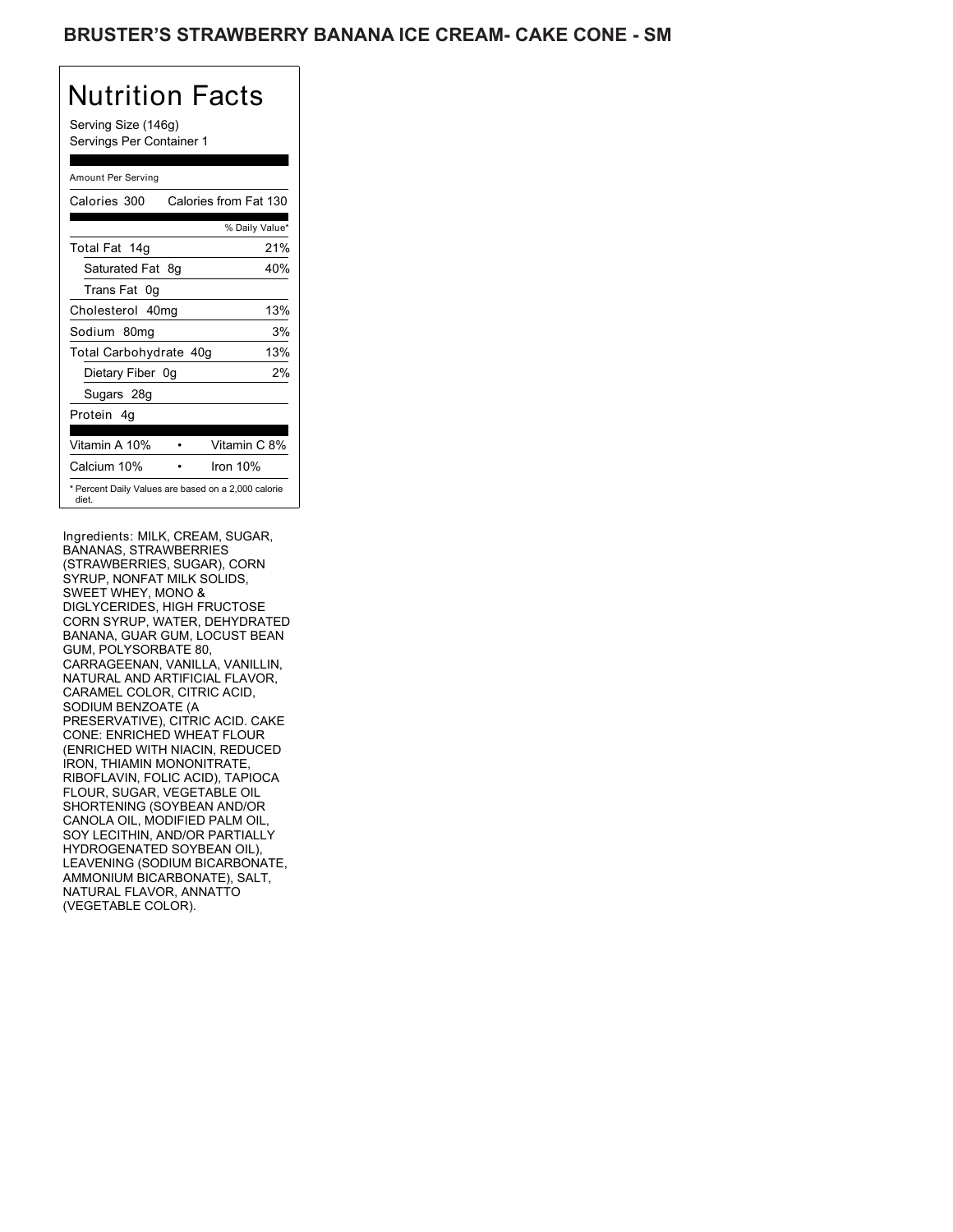Serving Size (216g) Servings Per Container 1

### Amount Per Serving

| Calories 440                                                 | Calories from Fat 190 |     |
|--------------------------------------------------------------|-----------------------|-----|
|                                                              | % Daily Value*        |     |
| Total Fat 21g                                                |                       | 32% |
| Saturated Fat 12g                                            |                       | 61% |
| Trans Fat 0q                                                 |                       |     |
| Cholesterol 60mg                                             |                       | 20% |
| Sodium 115mg                                                 |                       | 5%  |
| Total Carbohydrate 58g                                       |                       | 19% |
| Dietary Fiber <1g                                            |                       | 3%  |
| Sugars 42g                                                   |                       |     |
| Protein 6q                                                   |                       |     |
| Vitamin A 15%                                                | Vitamin C 10%         |     |
| Calcium 15%                                                  | Iron $15%$            |     |
| * Percent Daily Values are based on a 2,000 calorie<br>diet. |                       |     |

Ingredients: MILK, CREAM, SUGAR, BANANAS, STRAWBERRIES (STRAWBERRIES, SUGAR), CORN SYRUP, NONFAT MILK SOLIDS, SWEET WHEY, MONO & DIGLYCERIDES, HIGH FRUCTOSE CORN SYRUP, WATER, DEHYDRATED BANANA, GUAR GUM, LOCUST BEAN GUM, POLYSORBATE 80, CARRAGEENAN, VANILLA, VANILLIN, NATURAL AND ARTIFICIAL FLAVOR, CARAMEL COLOR, CITRIC ACID, SODIUM BENZOATE (A PRESERVATIVE), CITRIC ACID. CAKE CONE: ENRICHED WHEAT FLOUR (ENRICHED WITH NIACIN, REDUCED IRON, THIAMIN MONONITRATE, RIBOFLAVIN, FOLIC ACID), TAPIOCA FLOUR, SUGAR, VEGETABLE OIL SHORTENING (SOYBEAN AND/OR CANOLA OIL, MODIFIED PALM OIL, SOY LECITHIN, AND/OR PARTIALLY HYDROGENATED SOYBEAN OIL), LEAVENING (SODIUM BICARBONATE, AMMONIUM BICARBONATE), SALT, NATURAL FLAVOR, ANNATTO (VEGETABLE COLOR).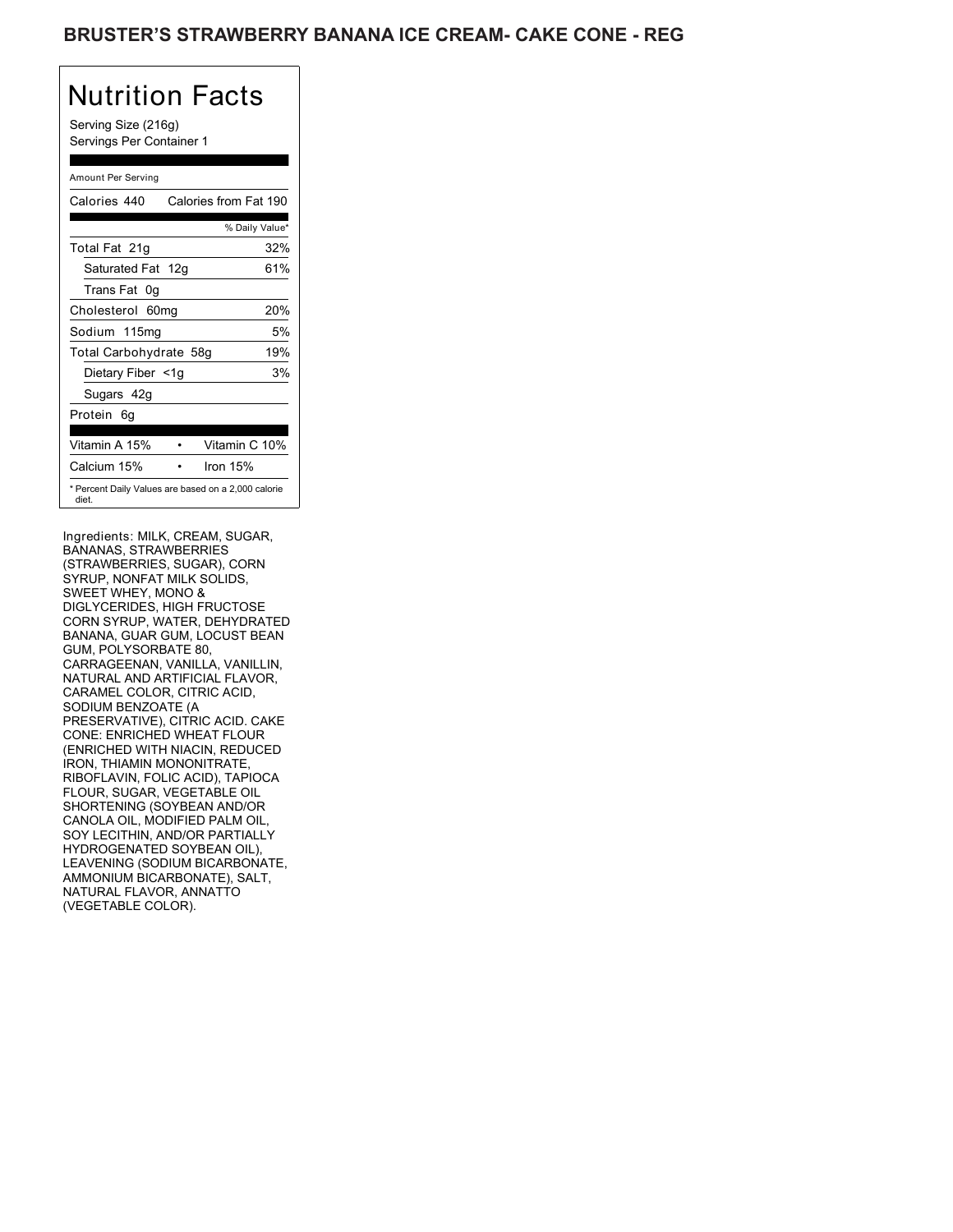### BRUSTER'S STRAWBERRY BANANA ICE CREAM- CAKE CONE - LG

# Nutrition Facts

Serving Size (286g) Servings Per Container 1

### Amount Per Serving

| Calories 580                                                 | Calories from Fat 250 |       |
|--------------------------------------------------------------|-----------------------|-------|
|                                                              | % Daily Value*        |       |
| Total Fat 28g                                                |                       | 43%   |
| Saturated Fat 16g                                            |                       | 81%   |
| Trans Fat 0q                                                 |                       |       |
| Cholesterol 80mg                                             |                       | 27%   |
| Sodium 150mg                                                 |                       | 6%    |
| Total Carbohydrate 76g                                       |                       | 25%   |
| Dietary Fiber <1g                                            |                       | $4\%$ |
| Sugars 55g                                                   |                       |       |
| Protein 8q                                                   |                       |       |
| Vitamin A 20%                                                | Vitamin C 15%         |       |
| Calcium 25%                                                  | Iron $15%$            |       |
| * Percent Daily Values are based on a 2,000 calorie<br>diet. |                       |       |

Ingredients: MILK, CREAM, SUGAR, BANANAS, STRAWBERRIES (STRAWBERRIES, SUGAR), CORN SYRUP, NONFAT MILK SOLIDS, SWEET WHEY, MONO & DIGLYCERIDES, HIGH FRUCTOSE CORN SYRUP, WATER, DEHYDRATED BANANA, GUAR GUM, LOCUST BEAN GUM, POLYSORBATE 80, CARRAGEENAN, VANILLA, VANILLIN, NATURAL AND ARTIFICIAL FLAVOR, CARAMEL COLOR, CITRIC ACID, SODIUM BENZOATE (A PRESERVATIVE), CITRIC ACID. CAKE CONE: ENRICHED WHEAT FLOUR (ENRICHED WITH NIACIN, REDUCED IRON, THIAMIN MONONITRATE, RIBOFLAVIN, FOLIC ACID), TAPIOCA FLOUR, SUGAR, VEGETABLE OIL SHORTENING (SOYBEAN AND/OR CANOLA OIL, MODIFIED PALM OIL, SOY LECITHIN, AND/OR PARTIALLY HYDROGENATED SOYBEAN OIL), LEAVENING (SODIUM BICARBONATE, AMMONIUM BICARBONATE), SALT, NATURAL FLAVOR, ANNATTO (VEGETABLE COLOR).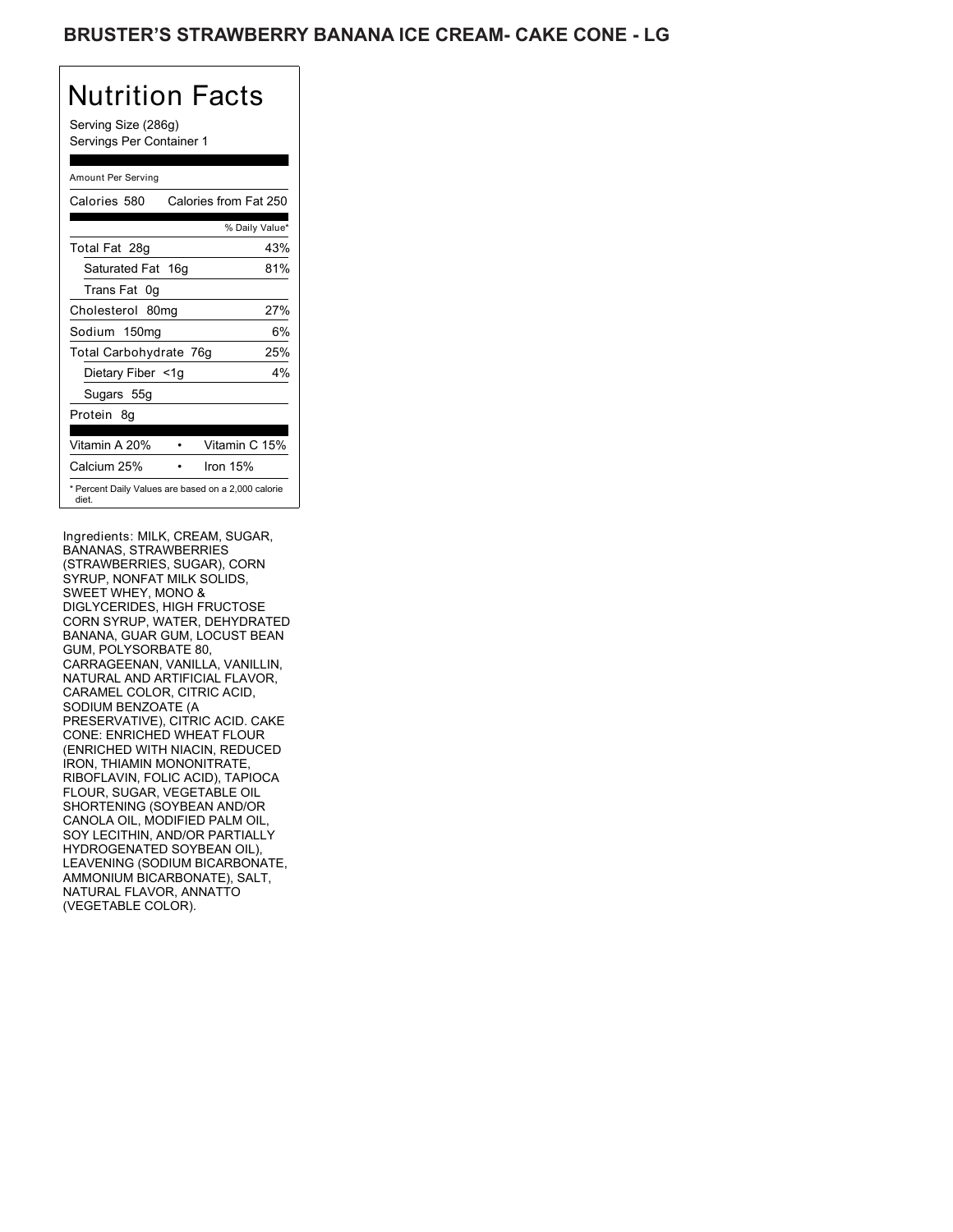Serving Size (170g) Servings Per Container 1

### Amount Per Serving

| Calories 410           | Calories from Fat 150                               |
|------------------------|-----------------------------------------------------|
|                        | % Daily Value*                                      |
| Total Fat 17g          | 26%                                                 |
| Saturated Fat 9q       | 44%                                                 |
| Trans Fat 0q           |                                                     |
| Cholesterol 50mg       | 16%                                                 |
| Sodium 70mg            | 3%                                                  |
| Total Carbohydrate 58g | 19%                                                 |
| Dietary Fiber 0g       | 2%                                                  |
| Sugars 38g             |                                                     |
| Protein 5q             |                                                     |
| Vitamin A 10%          | Vitamin C 8%                                        |
| Calcium 10%            | Iron $10%$                                          |
| diet.                  | * Percent Daily Values are based on a 2,000 calorie |

Ingredients: MILK, CREAM, SUGAR, BANANAS, STRAWBERRIES (STRAWBERRIES, SUGAR), CORN SYRUP, NONFAT MILK SOLIDS, SWEET WHEY, MONO & DIGLYCERIDES, HIGH FRUCTOSE CORN SYRUP, WATER, DEHYDRATED BANANA, GUAR GUM, LOCUST BEAN GUM, POLYSORBATE 80, CARRAGEENAN, VANILLA, VANILLIN, NATURAL AND ARTIFICIAL FLAVOR, CARAMEL COLOR, CITRIC ACID, SODIUM BENZOATE (A PRESERVATIVE), CITRIC ACID. WAFFLE CONE: ENRICHED BLEACHED WHEAT FLOUR (ENRICHED WITH NIACIN, REDUCED IRON, THIAMIN MONONITRATE, RIBOFLAVIN, FOLIC ACID), SUGAR, VEGETABLE SHORTENING (PARTIALLY HYDROGENATED SOYBEAN AND COTTONSEED OILS), WHOLE EGG, ARTIFICIAL FLAVOR (INCLUDING MALTODEXTRIN, MODIFIED CORNSTARCH, BUTTER, BUTTERMILK), DEXTROSE, SOY LECITHIN, ARTIFICIAL VANILLA FLAVOR.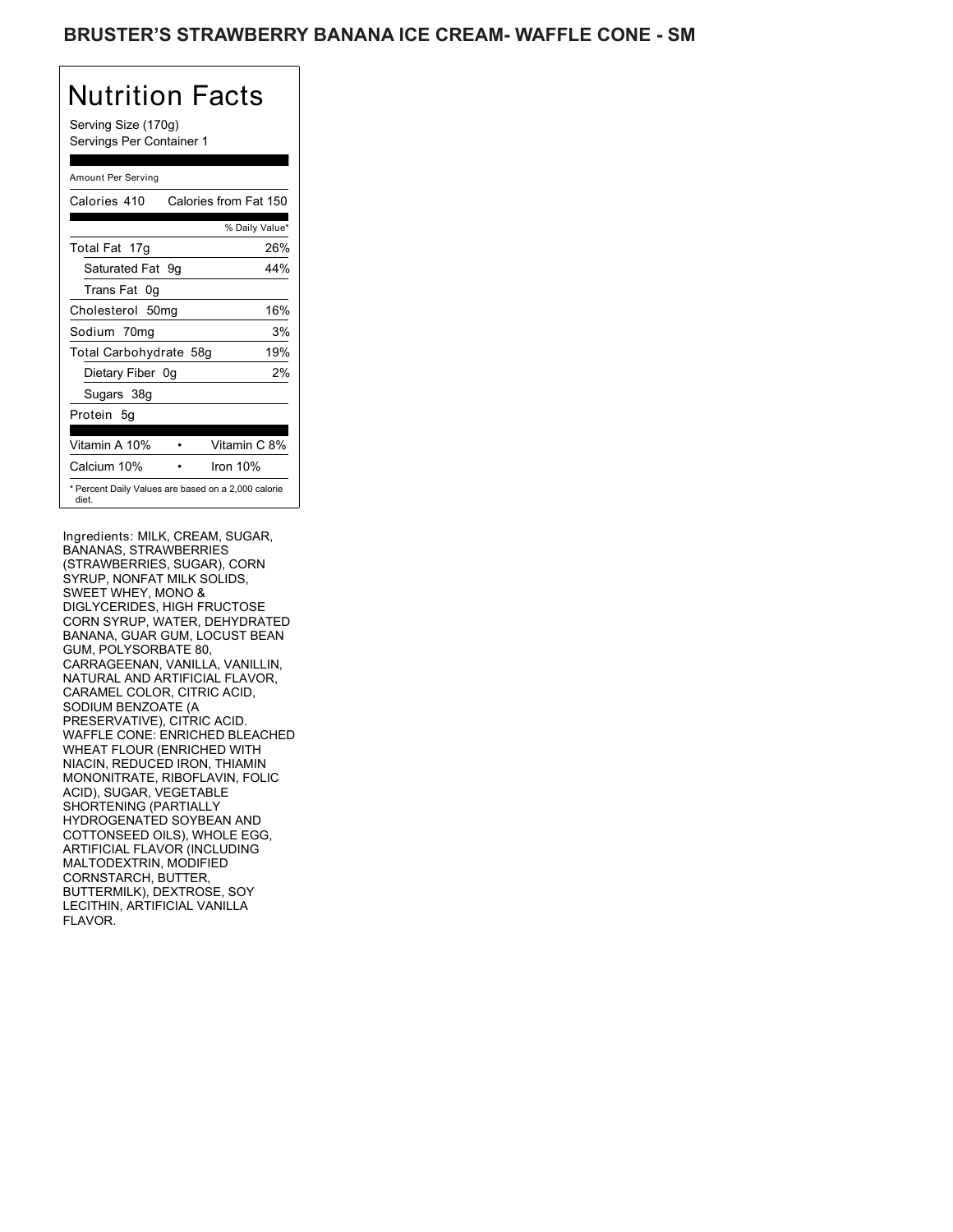Serving Size (240g) Servings Per Container 1

### Amount Per Serving

| Calories 550                                                 | Calories from Fat 220 |       |
|--------------------------------------------------------------|-----------------------|-------|
|                                                              | % Daily Value*        |       |
| Total Fat 24g                                                |                       | 37%   |
| Saturated Fat 13g                                            |                       | 64%   |
| Trans Fat 0q                                                 |                       |       |
| Cholesterol 70mg                                             |                       | 23%   |
| Sodium 105mg                                                 |                       | $4\%$ |
| Total Carbohydrate 76g                                       |                       | 25%   |
| Dietary Fiber <1g                                            |                       | 3%    |
| Sugars 52g                                                   |                       |       |
| Protein 7q                                                   |                       |       |
| Vitamin A 15%                                                | Vitamin C 10%         |       |
| Calcium 15%                                                  | Iron $15%$            |       |
| * Percent Daily Values are based on a 2,000 calorie<br>diet. |                       |       |

Ingredients: MILK, CREAM, SUGAR, BANANAS, STRAWBERRIES (STRAWBERRIES, SUGAR), CORN SYRUP, NONFAT MILK SOLIDS, SWEET WHEY, MONO & DIGLYCERIDES, HIGH FRUCTOSE CORN SYRUP, WATER, DEHYDRATED BANANA, GUAR GUM, LOCUST BEAN GUM, POLYSORBATE 80, CARRAGEENAN, VANILLA, VANILLIN, NATURAL AND ARTIFICIAL FLAVOR, CARAMEL COLOR, CITRIC ACID, SODIUM BENZOATE (A PRESERVATIVE), CITRIC ACID. WAFFLE CONE: ENRICHED BLEACHED WHEAT FLOUR (ENRICHED WITH NIACIN, REDUCED IRON, THIAMIN MONONITRATE, RIBOFLAVIN, FOLIC ACID), SUGAR, VEGETABLE SHORTENING (PARTIALLY HYDROGENATED SOYBEAN AND COTTONSEED OILS), WHOLE EGG, ARTIFICIAL FLAVOR (INCLUDING MALTODEXTRIN, MODIFIED CORNSTARCH, BUTTER, BUTTERMILK), DEXTROSE, SOY LECITHIN, ARTIFICIAL VANILLA FLAVOR.